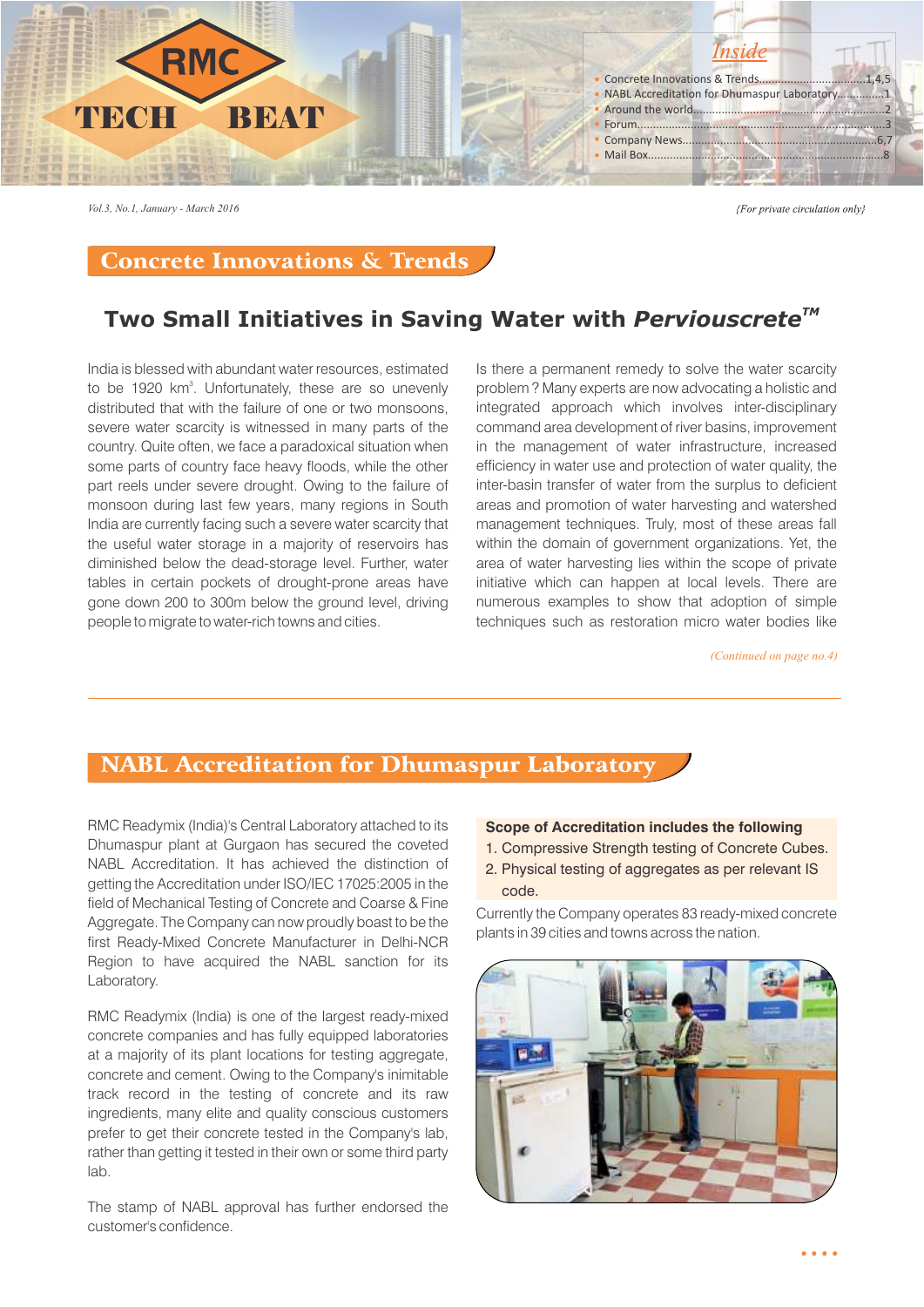

# Around the World

#### **Researchers unveil Light-Emitting Cement**

Mexico's University of San Nicolas Hidalgo (UMSNH) recently released reports of a new form of light-emitting cement. The material promises to provide up to 12 hours of illumination after nightfall in areas with strong sunlight during the day. The light-emitting cement, works in much the same way as other commonplace fluorescent materials – it absorbs solar energy during the day before emitting it at night once the sun has set. The glow-in-thedark surface has the potential of decreasing the need for electrical lighting on roadways, bike paths, sidewalks, and interiors.

A similar glow-in-the-dark product for concrete, using a soy-based gel, was reported upon at the Transportation Research Board (TRB) 2015 by researchers at Purdue University. In "Assessing the Performance of Glow in the Dark Concrete," Professor Jason Weiss and his team found that the luminescent surface emitted light for approximately 24 hours in a dark space after it was excited by light.

*PCA News*

#### **Concrete Pavement completes a Century!**

Concrete pavements last longer – longer than the usuallyaccepted service life of 40 years. In India, Marine Drive in Mumbai is a shining example, as a part of it constructed in concrete is still going strong even after more than 75 years of its construction. Similar is a case of a small stretch at Belknap Place, Texas, USA which celebrated its 100 years of service life!

The 1.1-km long by 12-m (40 ft.) wide concrete section was built in 1914 and has functioned admirably, providing a durable, low-maintenance pavement for a progression of vehicles from horse and buggy to automobiles, trucks and buses. It employed a patented "Granitoid" system that featured a two-course, wet-on-wet concrete placement with hard, durable coarse aggregate in a rich mortar mix for the surface course. Its stamped brick-like surface provided improved traction for horseshoes.

The festivities of the centennial celebration included an evening party at the nearby historic Baumberger Estate - a 1929 concrete home which was attended by representatives of Portland Cement Association, American Concrete Pavement Association, National Ready Mixed Concrete Association, USA and many others.

*PCA News*

### **NRMCA embraces Low Carbon Future**

In an effort to help concrete producers reduce their carbon



footprints, the National Ready Mixed Concrete Association (NRMCA) earlier announced on October 4, 2012, that it has signed on to the 2030 Challenge for Products. The 2030 Challenge for Products is a global challenge to specify and manufacture products that meet a carbon footprint of 30% below the product average through 2014 and subsequently improve on this reduction: 35% in 2015; 40% in 2020; 45% in 2025; and 50% in 2030. Issued by Architecture 2030, the 2030 Challenge for Products builds on the widely adopted original 2030 Challenge, which calls for the operation of all new buildings and major renovations to be carbon neutral by 2030.

In support of the challenge, NRMCA has become an EPD Program Operator to facilitate the development and verification of EPDs (Environmental Product Declarations) and establish industry baselines for concrete. EPDs are third-party verified (certified) reports published by product manufacturers that provide quality assured and comparable information regarding environmental performance of their products. NRMCA has also helped develop a Product Category Rule (PCR) that provides instructions on how to conduct and report EPDs.

The concrete industry is uniquely positioned to meet the challenge of reducing carbon footprint: high performance concrete wall and floor systems help improve energy performance of buildings; light colored pavements reduce urban heat islands and minimize lighting requirements; and concrete is extremely durable and provides for long service life, thus reducing maintenance and waste. As the industry continues to develop new sustainable products through research and development, concrete's embodied footprint will continue to decrease.

*NRMCA News*

### **Concrete Ontario supports Social Activities**

It is interesting to note that the Ready Mixed Concrete Association of Ontario, Canada, recently rechristened as "Concrete Ontario" takes part in a number of sociallyoriented activities.

It can be seen from the association's website that it supports central golf tournaments. Some of the member companies of the association sponsor various prizes in the tournament such as Competition Holes, Low Score and Most Honest foursomes.

Concrete Ontario is also involved in fund-raising for "Camp day Challenge" – a camp for children with cancer. Concrete Ontario has been one of Camp Ooch's oldest and most committed fundraisers since the camp's inception over thirty years ago.

*Source :* https://www.rmcao.org/

 $\bullet\bullet\bullet\bullet$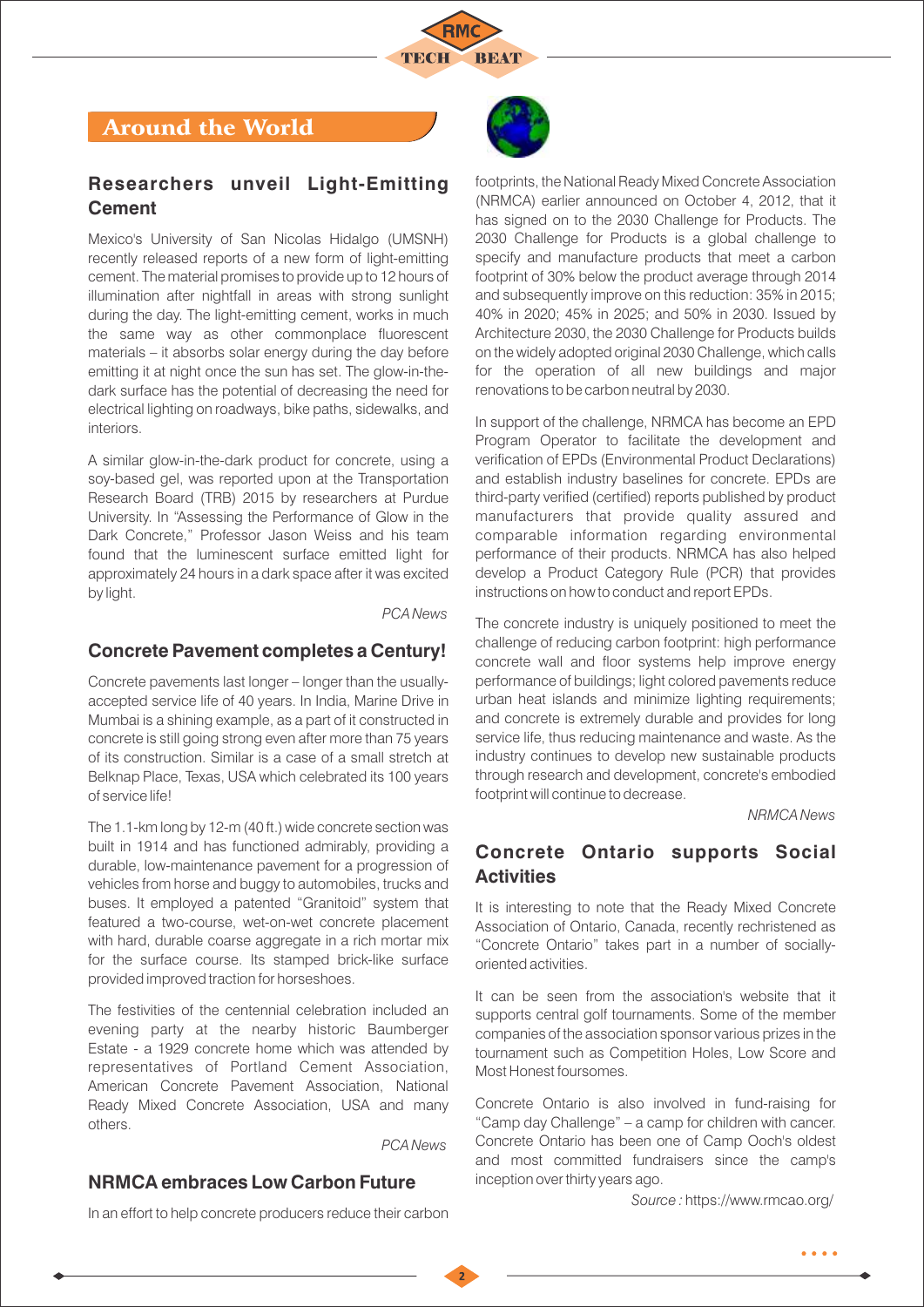#### Forum

# **Improving Efficiency and Customer Satisfaction through VTS**

In recent years, the technological applications of Global Positioning System (GPS) have made a huge impact on our society, changing the way people communicate. GPS installation as a location device in cars and in cell phones has spread rapidly and is proving to be a useful tool of communication, mapping and directions. Indeed, GPS has made our society more safer and easier place to live.

GPS is also helping businesses to become more successful. Many businesses and government agencies are effectively using wireless communication in their dayto-day work. In the construction sector, GPS has proved to be a boon to engineering surveying, route surveying for roads, pipelines, utility lines, cables and geodesic research. Data can be collected for evaluation in offices or in real time in the field. Mapping applications use

voluminous position data in the development of Geographic Information System (GIS) data bases and in mapping of natural resources.

In the initial phase the GPS systems revolved around vehicle or craft location and tracking for safety and security. In recent years, vehicle-related GPS services and devices have become more sophisticated and are able to relay specific information to drivers as well as business owners quickly.

As far as ready-mixed concrete is concerned, the use of GPS/GIS system

would certainly be of great value to the producers as well as the customers. This is because the transportation of ready-mixed concrete produced from a central plant needs to happen in a time - bound manner so that the concrete has the desired workability when it is placed in the forms at construction sites.

Time is of great essence in the transportation of readymixed concrete as the entire operation of transportation and placing needs to be carried out within a span of 2 to 3 hours. It is here that the use of GPS/GIS system would prove to be crucial for continual monitoring of the transporting vehicles. Since vehicular traffic congestion has become a matter of great concern in major cities of India, it is all the more important to use GPS/GIS for the success of ready-mixed concrete operations.

**GPS Satellite GPS / GSM True Location Mar** 

Fig 1 Schematic diagram of the GPS/GIS system

RMC Readymix (India) was quick to realize the crucial importance of using GPS/GIS technology for tracking its fleet of transit mixes. Fig 1 shows the diagrammatic representation of the GPS system being used by the Company.

The GPS unit is mounted on the transit mixer and is powered by the batteries of the vehicle. The unit communicates with the satellite using the mobile towers and the local mobile network and passes all crucial parameters, such as accurate location of vehicle, its speed, drum movement, stoppage of vehicle, etc. to the monitoring team consisting of production manager, admin user, etc.

With the use of GPS / GIS system, RMC Readymix (India) is

able to monitor the real - time movement of its transit mixers and also able to identify the fastest route for delivery. This has helped the Company in planning the use of its fleet in a more efficient manner. In addition, GPS / GIS is able to capture a host of information such as speed of vehicle, drum movement, stoppage, unloading pattern of vehicle, pilferage of concrete and / or fuel en-route, driver behavior, etc. The analysis of this information is helping the Company in taking corrective actions, which ultimately have lead to the improvement in the efficiency of concrete delivery.

The improved efficiency in transport operations has also helped the customers of the Company in a big way. RMC Readymix (India) has now started the practice of informing its customer the exact time of leaving of the transit mixer from the plant through sms. Thus, the customer is in a position to know the probable time of the arrival of the delivery of the concrete he has ordered.

RMC Readymix (India) has commenced the use of GPS / GIS system in some major cities in the country and is planning to extend the services to other locations in a phased manner. The Company is confident that the use of GPS / GIS system will not help in improving the operational efficiency of its transit mixer fleets but will also lead improved customer satisfaction.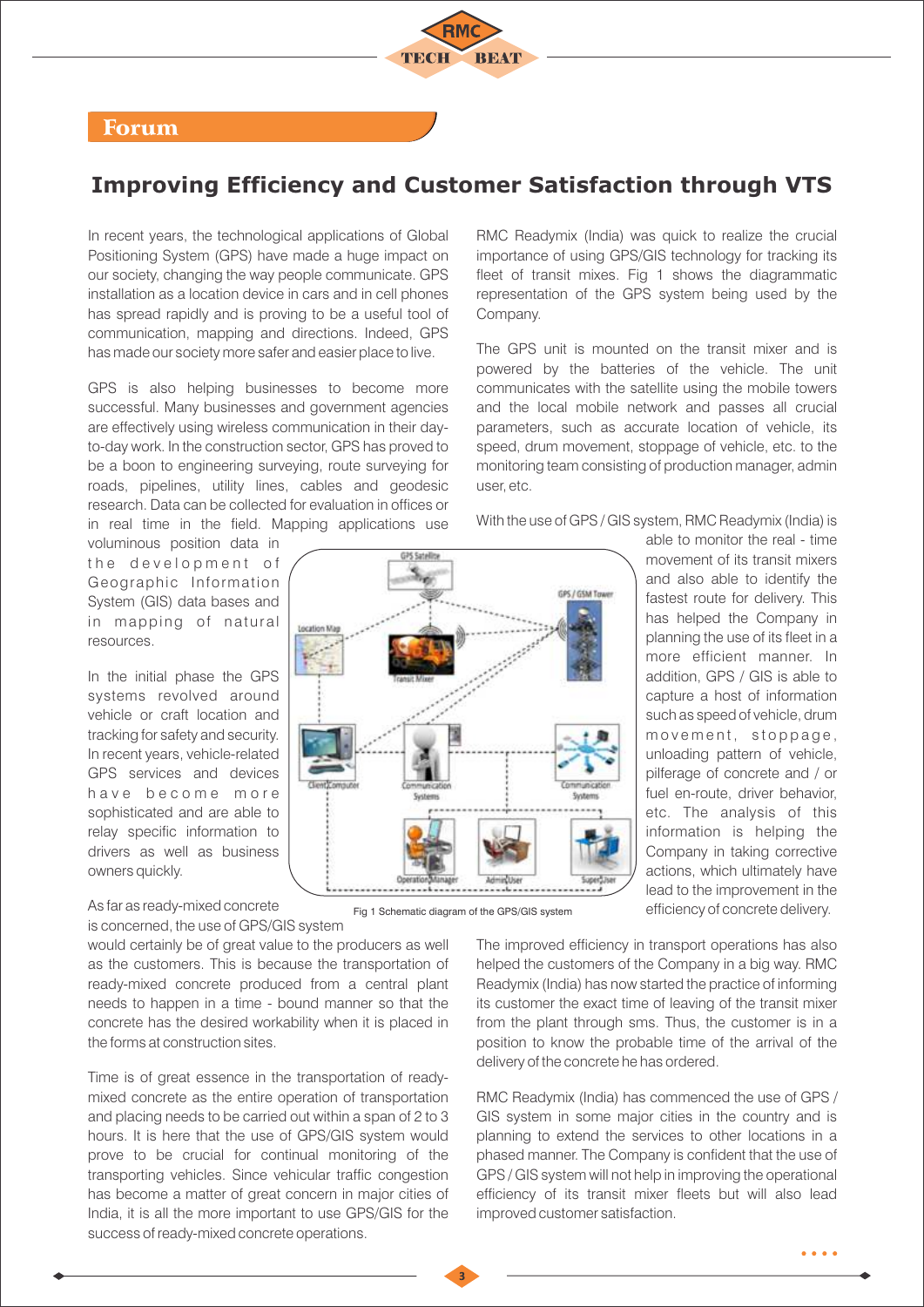

# Concrete Innovations & Trends

#### *(Continued from page no.1)*

tanks, ponds, wells and small reservoirs by building recharge structures and adopting roof-top rain harvesting techniques would go a long way in improving ground water availability. In short, the whole efforts need to be directed in reducing the rainwater run-off and creating conditions for maximum possible percolation of water within ground.

RMC Readymix (India) offers a good tool for reducing storm water run-off and rain water harvesting through its special product named as *Perviouscrete<sup>™</sup>* ! We are pleased to describe briefly two small initiatives by our teams – one at Indore and the other in Chennai – wherein *We* have successfully implemented *Perviouscrete<sup>™</sup>* application for rainwater harvesting.

*Perviouscrete<sup>™</sup>* is a specially designed concrete, having substantial percolating capacity. Normally, concrete is designed as an impervious and impermeable material, which guarantees its long-term durability. However, *Perviouscrete<sup>™</sup>* is a special form of concrete which is purposely made pervious so that water can easily be drained through its body, thus making it a useful tool for reducing storm water runoff.

The ingredients of *Perviouscrete<sup>™</sup>* are similar to the conventional concrete. It consists of narrowly graded coarse aggregate, cementitious materials, water, and admixtures, if essential. Sand is conspicuous by its absence or is present in small proportion. There is just enough paste to coat the aggregate particles so as to create a system of interconnected voids of the order of 15- 35%, depending on materials used and intended application. The resulting concrete has high percolation rates, varying from 100-500 lit / minute /  $m^2$ . In view of its void content, pervious concrete is also lightweight concrete, with densities varying from 1600 to 2000 kg/m<sup>3</sup>.

*TM* The finished surface of *Perviouscrete* resembles popcorn, It is a low workability concrete (20-50mm slump), designed to be able to carry the weight of light vehicular traffic.

*Perviouscrete<sup>™</sup>* has an excellent environmentally-friendly image. With the application of *Perviouscrete<sup>™</sup>*, a substantial reduction in the storm water run-off can be achieved, minimizing the chances of flooding during *heavy rains. Perviouscrete<sup>™</sup> can also act as a filter.* removing pollutants entering into ground water, thus protecting the underground water storage. With these two advantages pervious concrete is potentially an ideal tool for rainwater harvesting.

In view of the low paste content and negligible fines

content, the mixture of pervious concrete is rather harsh, requiring special efforts in placing and finishing. It can be placed by conventional means (even by manual means) and then struck off with a screed, followed by compaction with a hand roller. No bull floating or toweling is required.

#### *TM Perviouscrete* **application at Indore**

*TM* Recently, RMC Readymix (India) provided *Perviouscrete* for a walkway of a factory at Dewas, Indore. Fig 1shows a typical cross section. The walkway covered a drainage pipeline. Here, since both the client and contractor did not possess previous experience in the use of this special type of concrete, the technical representatives of RMC Readymix (India) went beyond the scope of their normal work and rendered advice and help in actual execution of the job.



Fig 1 Typical cross section of Perviouscret  $\mathbb{M}$ 

Site preparation work involved construction of guide walls on both sides of the drainage pipeline. The area between the guide walls and drainage line was initially filled with hard murum, over which 100-mm thick single-size (40mm) aggregate layer was laid (Fig 2).



Fig 2 100-mm thick aggregate layer laid over base course of murum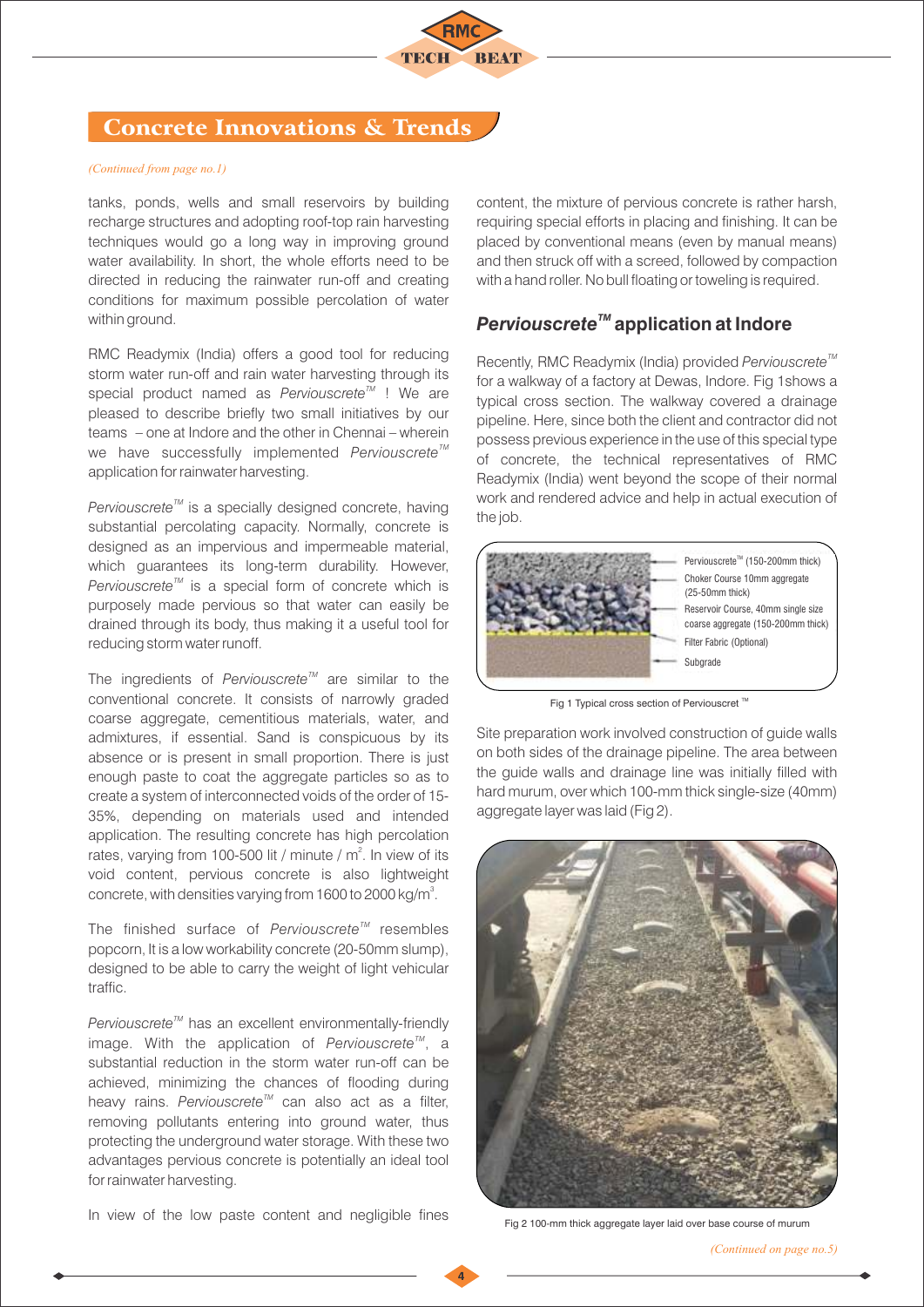

# Concrete Innovations & Trends

#### *(Continued from page no.4)*

*Perviouscrete<sup>™</sup>* was laid over the aggregate course (Fig 3). The Perviouscrete<sup>™</sup> was designed to have a void content of around 25% and its thickness was 125mm.



**Fig 3 Pouring of Perviouscrete**<sup>1</sup>

flyover, Guindy. A total of around 13 m<sup>3</sup> of *Perviouscrete<sup>™</sup>* was laid following almost similar steps as those at Indore, described above (Fig 5).



Fig 5 Finished surface of *Perviouscrete<sup>™</sup>* at Chennai

*Perviouscrete<sup>™</sup>* was laid and leveled manually. For compaction, locally-fabricated mild steel pipe with handles was used. The inside portion of this specially fabricated pipe was filled with concrete to achieve a weight of around 60kg. Proper care was taken during laying and compaction of the product to ensure that adequate compaction was achieved with the desired void content *(Fig 4). Immediately after placing Perviouscrete<sup>™</sup>, it was* covered with plastic sheets and later curing was done with water for a minimum of 7 days..



Fig 4 Compaction of *Perviouscrete<sup>™</sup>* with 65-kg pipe

# *TM Perviouscrete* **at Chennai**

*TM* In Chennai, *Perviouscrete* was recently used in the annular open space around a building near Kathipara

Fig 6 shows demonstration at Indore showing speedy percolation of water through *Perviouscrete<sup>™</sup>*.



Fig 6 Water percolation demonstration through *Perviouscrete<sup>™</sup>* 

*Perviouscrete<sup>™</sup>* developed by RMC Readymix (India) has been successfully used at two locations. With the experience gained, the Company is now poised to use this product for a variety of applications such as parking lots in housing and commercial complexes, internal roads, driveways, pathways, sidewalks, lining for storm-water drains, slope stabilization, bridge embankment – in fact for all locations where every drop of water can be saved and harvested! This special product is also a good tool for ensuring environmental-friendly construction and gaining higher points in LEEDs rating.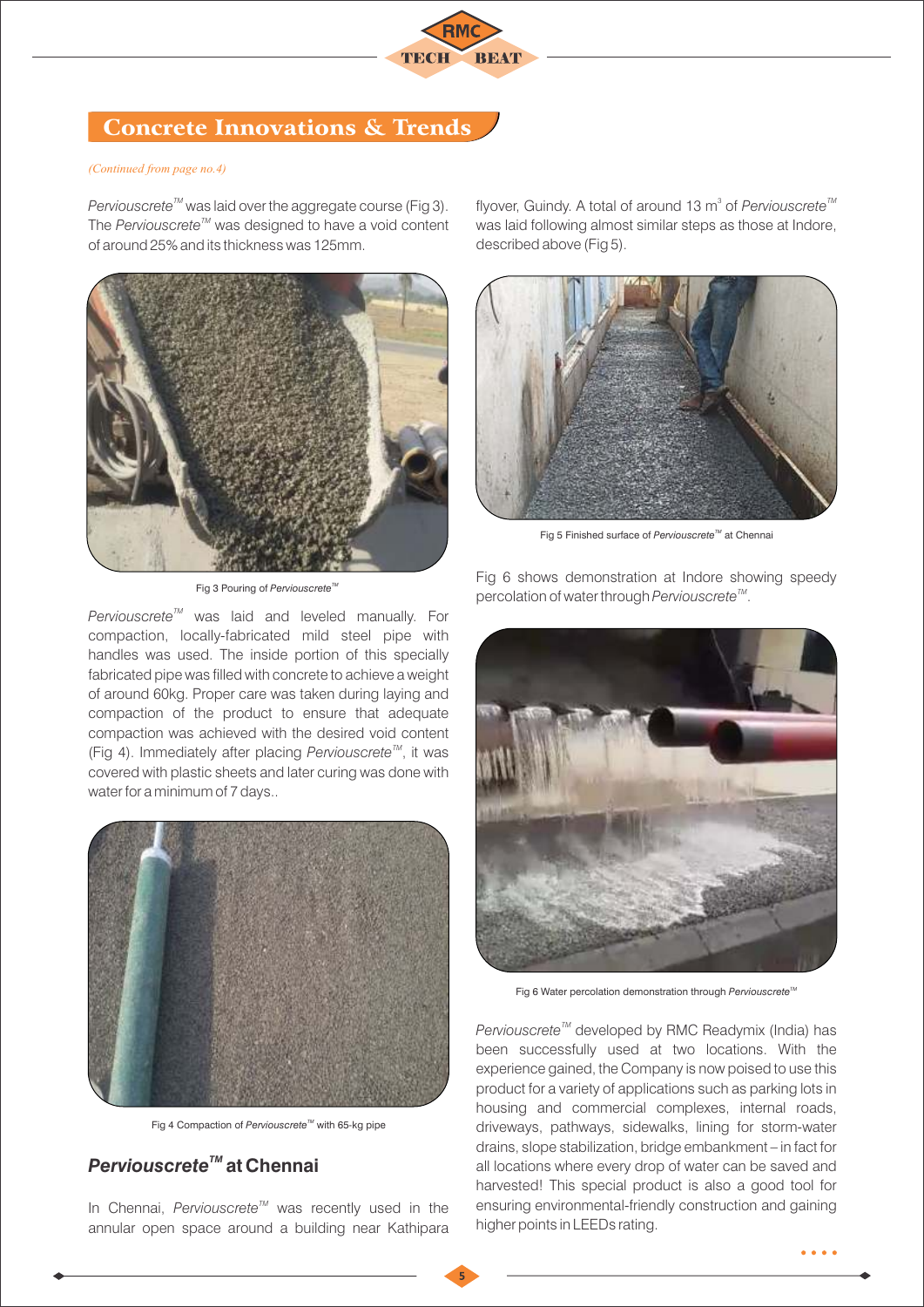# Company News



# **Two Applications of Dyecrete<sup>™</sup> with stamping**

RMC Readymix (India)'s special product Dyecrete<sup>™</sup> with stamping provides an imposingly attractive appearance. The aesthetically pleasing manifestation of the product is especially appealing in public places. That is the reason why customers increasingly prefer such combination. We highlight here two recent applications of the special product – one at Manipal and the other at Coimbatore.

#### **Manipal**

In Manipal, Dyecrete<sup>™</sup> with stamping was used in the courtyard of a housing complex to create badminton courts and recreational area for the residents of the complex. The courtyard is located at the centre of the residential area. Below the courtyard lies the underground swimming pool.

The total area of the courtyard is around 590  $m^2$  (6,360 ft<sup>2</sup>). Two badminton courts having an area of approximately  $81.78$  m<sup>2</sup> (880 ft<sup>2</sup>) each are provided in the courtyard. While the courtyard was done with stamped concrete of wooden outdoor pattern with caramel colour, the badminton courts were roller painted with 3 coats acrylic paint of char green colour.

The Dyecrete<sup>™</sup> concreting work with stamping was finished in 6 days. This was followed by the application of acrylic sealer coat.



Dyecrete<sup>™</sup> for recreational area and badminton court in a housing complex, Manipal

**6**



Dyecrete<sup>™</sup> with stamping in fish-scale pattern at Coimbatore

#### **Coimbatore**

In Coimbatore, Dyecrete<sup>™</sup> with stamping was used by RMC Readymix (India) for a leading developer who was keen to have a beautifully-looking fish-scale pattern a housing complex.

The total area covered by the stamped Dyecrete<sup> $M$ </sup> is around 1160  $\text{m}^2$  (12,500 ft<sup>2</sup>). The colours used to create the pattern included a combination of harvest amber and autumn brown.

The customer appreciated the work done by RMC Readymix (India).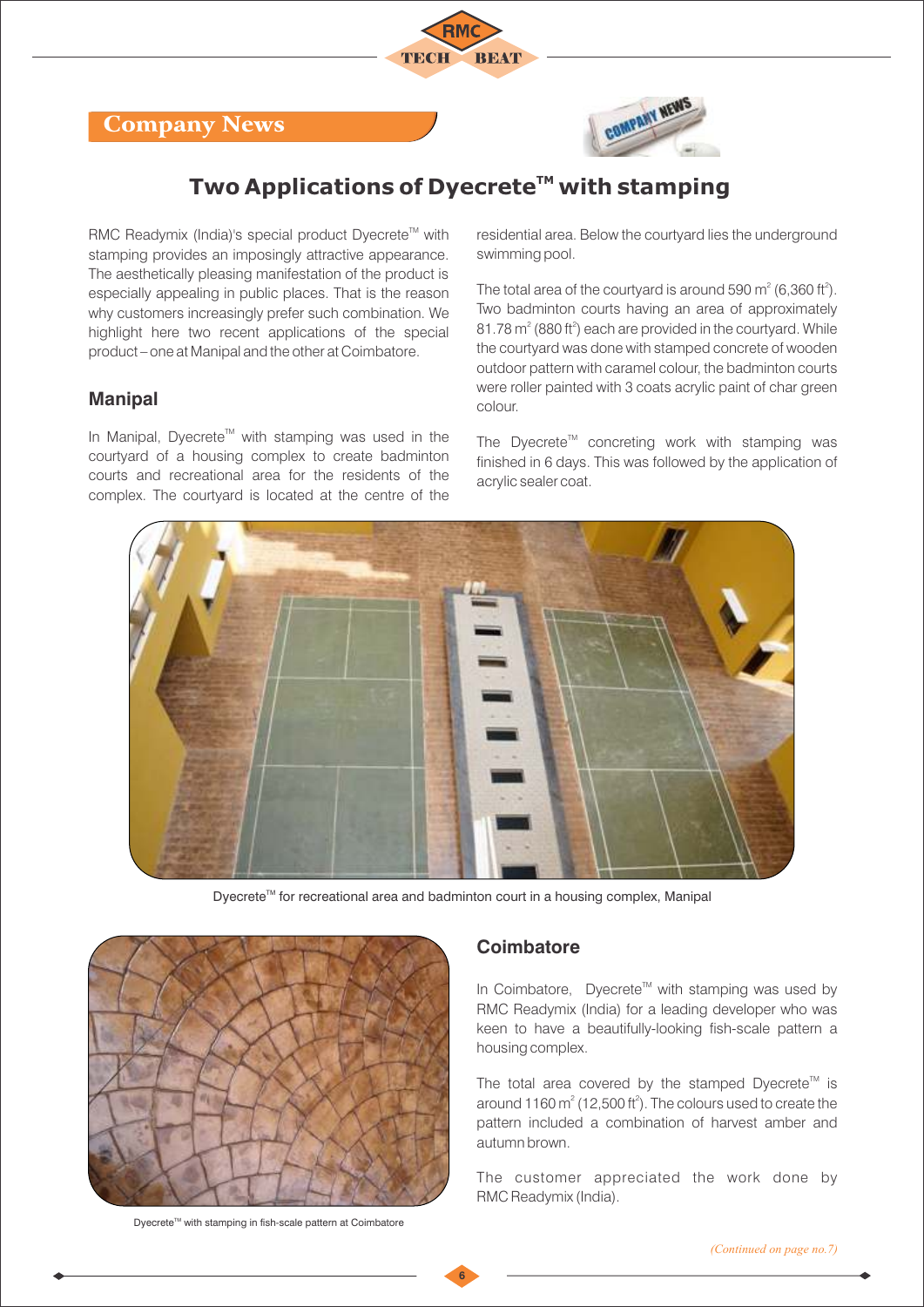## Company News

*(Continued from page no.4)*

### **Enviroprotectcrete™**

In a project in Mangalore, the structural consultant decided to make use of the old piles as a hard base support for the raft foundation to support multi-storied superstructure. The raft will support a majestic 25-floors super luxury five star hotel and a magnificent 30-floor shopping arcade-cum-opulent apartment complex. The consultant suggested that the area between the piles should be filled with plain concrete with plums.



Enviroprotectcrete<sup>™</sup> for Mangalore IITB students at Ghatkopar Plant



RMC Readymix (India) supplied Enviroprotectcrete<sup>™</sup> with around 80% replacement of OPC by GGBS. Around 5000  $m<sup>3</sup>$  of concrete was pumped into the foundations.

### **IITB Students visit Ghatkopar plant**

Around 55 students from  $2<sup>nd</sup>$  year civil engineering from IIT Bombay visited Ghatkopar Plant and Laboratory on April 12, 2016. Students were accompanied by Prof. Muhammad Salman of Civil Engineering department, IIT Bombay.

From RMC Readymix (India) side, Mr. Uttam Bhandare, Ms. Aarti Prabhu and Ms. Devi Yadav provided guidance to students.



RMC Specials 5. . . . Aquaresistcrete<sup>"</sup>, Coastcrete<sup>"</sup>, Dyecrete<sup>"</sup>, Easycrete<sup>"</sup>, Elitecrete<sup>"</sup>, Enviroprotectcrete<sup>®</sup>, Foamcrete<sup>®</sup>, Foundationcrete<sup>®</sup>, FRCcrete<sup>®</sup>, Highdensecrete", Megacrete®, Perviouscrete", Portacrete", Readyplast®,